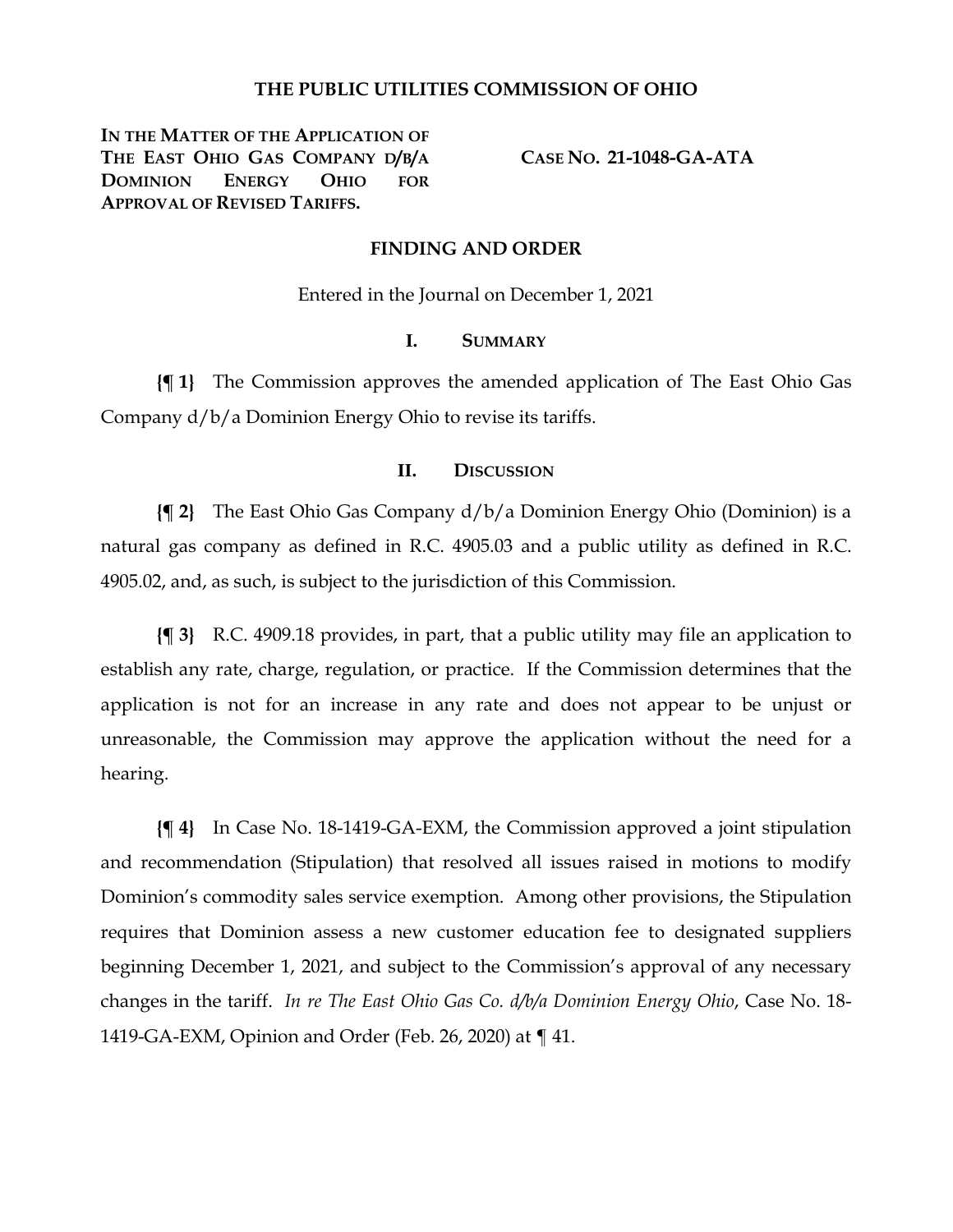**{¶ 5}** In Case No. 19-1429-GA-ORD, the Commission adopted certain specified amendments to the minimum gas service standards in Ohio Adm.Code Chapter 4901:1-13. Along with other changes, the Commission adopted Staff's proposal to amend Ohio Adm.Code 4901:1-13-14(C) to require that all information provided by a natural gas company to certified retail natural gas suppliers and governmental aggregators on the eligible-customer lists be identified in the company's tariff and approved by the Commission. *In re the Commission's Review of the Minimum Gas Service Standards in Chapter 4901:1-13 of the Ohio Administrative Code*, Case No. 19-1429-GA-ORD, Finding and Order (Feb. 24, 2021) at ¶¶ 135, 141.

**{¶ 6}** On October 13, 2021, in the above-captioned case, Dominion filed an application to revise its tariffs. Dominion amended its application on October 22, 2021. In the application, as amended, Dominion proposes to add the term "Eligible Customer List" to its tariff definitions, in order to comply with the Commission's amendment of Ohio Adm.Code 4901:1-13-14(C). Dominion also seeks approval to revise references and information included within the Energy Choice Pooling Service (ECPS) Agreement, other portions of the ECPS tariff, and the General Terms and Conditions of Transportation Service tariff. Dominion notes that, among other changes, the tariffs would be revised to update rule, web address, publisher, and company references; to include the customer education fee in the ECPS Agreement, in accordance with the Stipulation approved by the Commission in Case No. 18-1419-GA-EXM; and to make minor formatting and grammatical corrections. Dominion asserts that the proposed changes will not hinder the operation or efficiency of service provided to suppliers under the ECPS tariffs.

**{¶ 7}** On October 26, 2021, Staff filed correspondence indicating that it has reviewed the proposed tariff revisions and recommends that they be approved. Staff also notes that the proposed tariff revisions will not result in an increase in rates and will include the customer education fee approved in Case No. 18-1419-GA-EXM.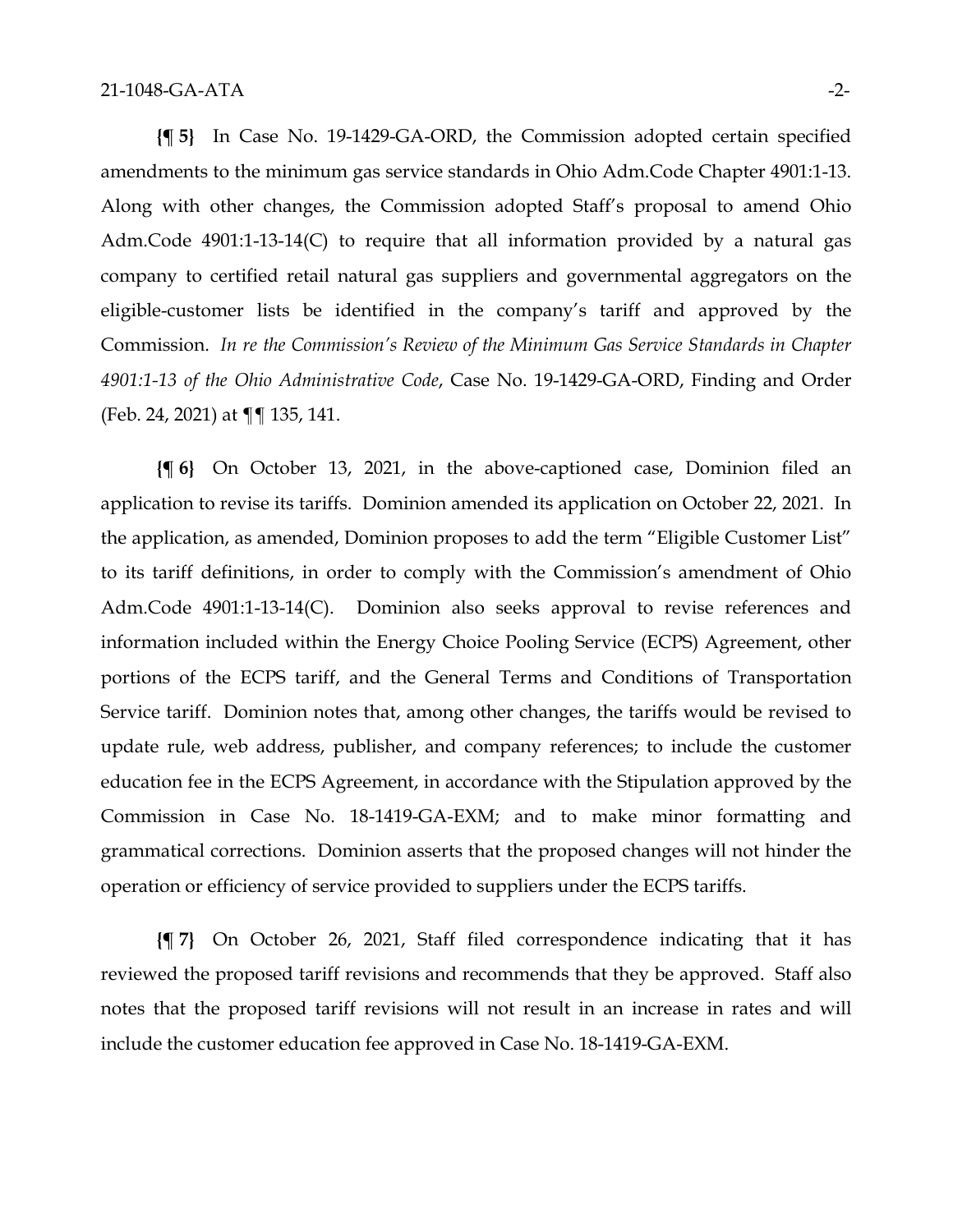**{¶ 8}** The Commission finds that Dominion's application, as amended, to revise its tariffs does not appear to be unjust or unreasonable and that it should be approved. The Commission notes that no comments or motions to intervene were filed in response to the amended application. Finally, consistent with R.C. 4909.18, the Commission finds that no hearing is required in this case.

#### **III. ORDER**

**{¶ 9}** It is, therefore,

**{¶ 10}** ORDERED, That Dominion's application, as amended, to revise its tariffs be approved. It is, further,

**{¶ 11}** ORDERED, That Dominion be authorized to file tariffs, in final form, consistent with this Finding and Order. Dominion shall file one copy in this case docket and one copy in its TRF docket. It is, further,

**{¶ 12}** ORDERED, That the effective date of the new tariffs shall be a date not earlier than the date upon which the final tariff pages are filed with the Commission. It is, further,

**{¶ 13}** ORDERED, That a copy of this Finding and Order be served upon all interested persons and parties of record.

COMMISSIONERS: *Approving:*  Jenifer French, Chair M. Beth Trombold Lawrence K. Friedeman Daniel R. Conway

SJP/mef